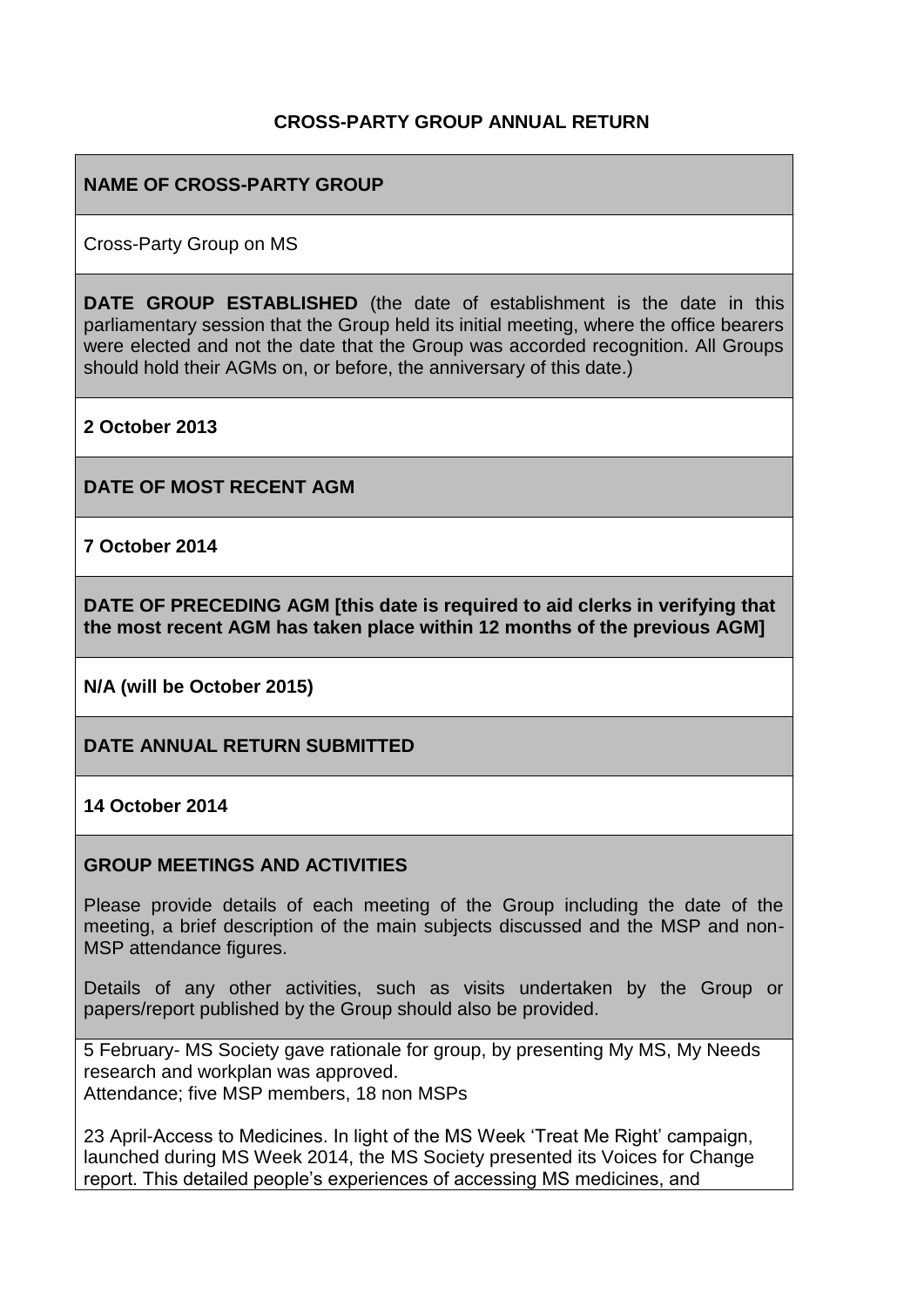highlighted the barriers many people face. Attendance; 5 MSPs and 18 non MSPs

7 October-AGM

Financial Security, welfare reform and MS. Guest speaker for MS Revive Support shared his experiences of supporting people with MS through the benefits system. Attendance; 6 MSPs and 15 non MSP members

MSP members have also been sent relevant briefings throughout the year and supported the MS Week Treat Me Right campaign (Garden Lobby exhibit, reception and members' debate)

### **MSP MEMBERS OF THE GROUP**

Please provide names and party designation of all MSP members of the Group.

George Adam MSP-SNP Bob Doris MSP-SNP Neil Findlay MSP-Scottish Labour John Finnie MSP-Independent Jamie Hepburn MSP-SNP Jim Hume MSP-Scottish Liberal Democrats Lewis MacDonald MSP-Scottish Labour Nanette Milne MSP-Scottish Conservative and Unionist Party Stewart Stevenson MSP-SNP Mark McDonald MSP-SNP Malcolm Chisholm MSP-Scottish Labour Rhoda Grant MSP-Scottish Labour

#### **NON-MSP MEMBERS OF THE GROUP**

For organisational members please provide only the name of the organisation, it is not necessary to provide the name(s) of individuals who may represent the organisation at meetings of the Group.

| <b>Individuals</b> | Cat Johnson<br><b>Gareth Marr</b><br>Merv Graham<br>Judith<br><b>McSween</b><br>Elizabeth<br>Quigley<br><b>Moira Flett</b><br><b>Julie Craik</b> |
|--------------------|--------------------------------------------------------------------------------------------------------------------------------------------------|
|                    | <b>Fiona Burns</b>                                                                                                                               |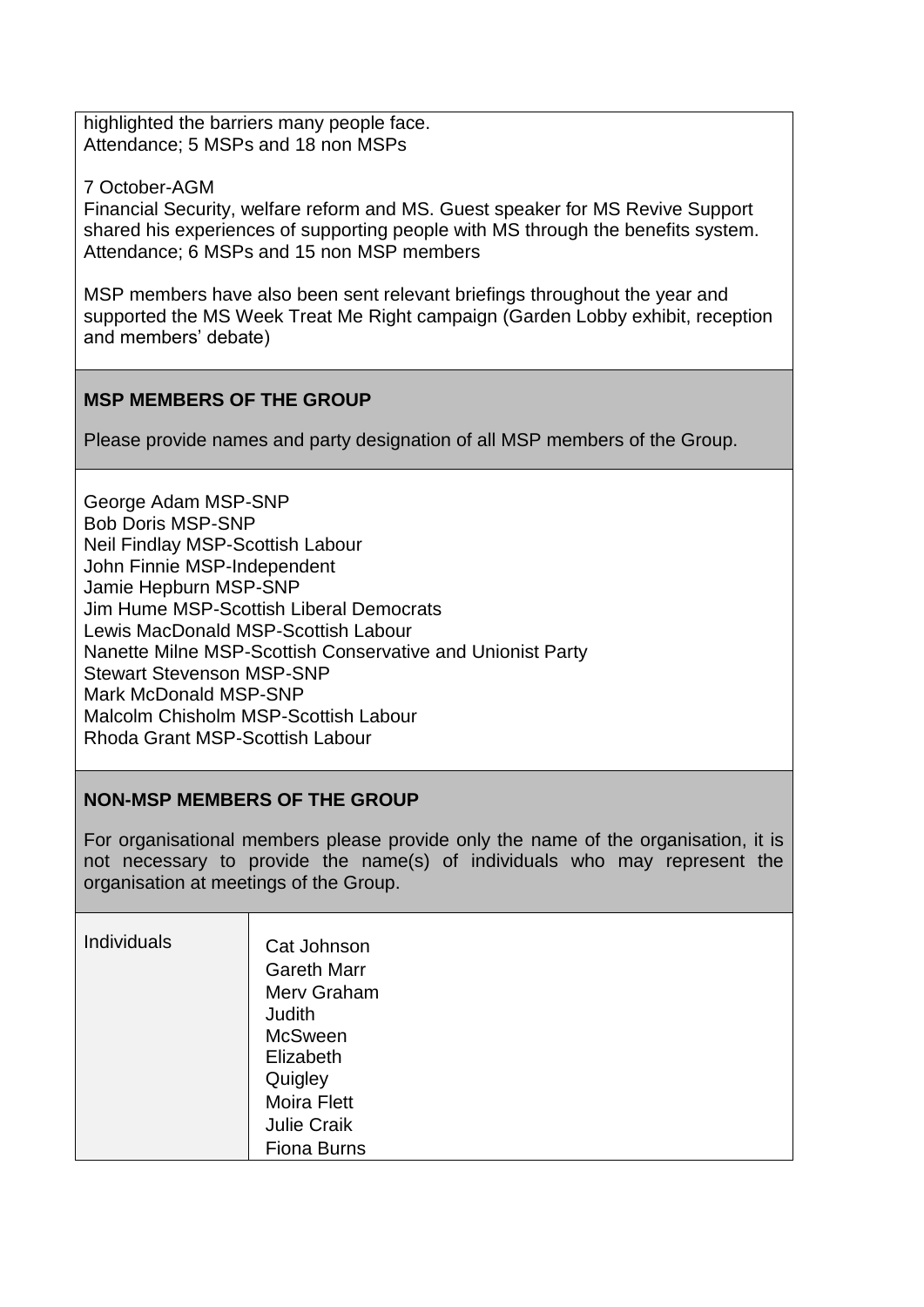| Organisations               | <b>MS Revive Support</b><br>NHS Ayrshire and Arran<br><b>NHS Dundee</b><br>Dumfries and Galloway NHS<br><b>NHS Lothian</b><br><b>NHS Lothian</b><br><b>MS Therapy Centre Lothian</b><br><b>MS Society</b><br>Government Affairs Manager Scotland,<br><b>Novartis</b><br>Biogen Idec<br>Genzyme<br><b>Consilient Health Ltd</b><br><b>NHS Orkney</b><br>NHS Greater Glasgow and Clyde<br>Leuchie House |
|-----------------------------|-------------------------------------------------------------------------------------------------------------------------------------------------------------------------------------------------------------------------------------------------------------------------------------------------------------------------------------------------------------------------------------------------------|
|                             | NHS Ayrshire and Arran<br><b>NHS GG&amp;C</b>                                                                                                                                                                                                                                                                                                                                                         |
| <b>GROUP OFFICE BEARERS</b> |                                                                                                                                                                                                                                                                                                                                                                                                       |

# Please provide names for all office bearers. The minimum requirement is that two of

the office bearers are MSPs and one of these is Convener – beyond this it is a matter for the Group to decide upon the office bearers it wishes to have. It is permissible to have more than one individual elected to each office, for example, coconveners or multiple deputy conveners.

| Convener               | George Adam MSP     |
|------------------------|---------------------|
| <b>Deputy Convener</b> | Lewis MacDonald MSP |
| Secretary              | <b>MS Society</b>   |
| <b>Treasurer</b>       | N/A                 |

## **FINANCIAL BENEFITS OR OTHER BENEFITS RECEIVED BY THE GROUP**

Please provide details of any financial or material benefit(s) received from a single source in a calendar year which has a value, either singly or cumulatively, of more than £500. This includes donations, gifts, hospitality or visits and material assistance such as secretariat support.

Details of material support should include the name of the individual providing support, the value of this support over the year, an estimate of the time spent